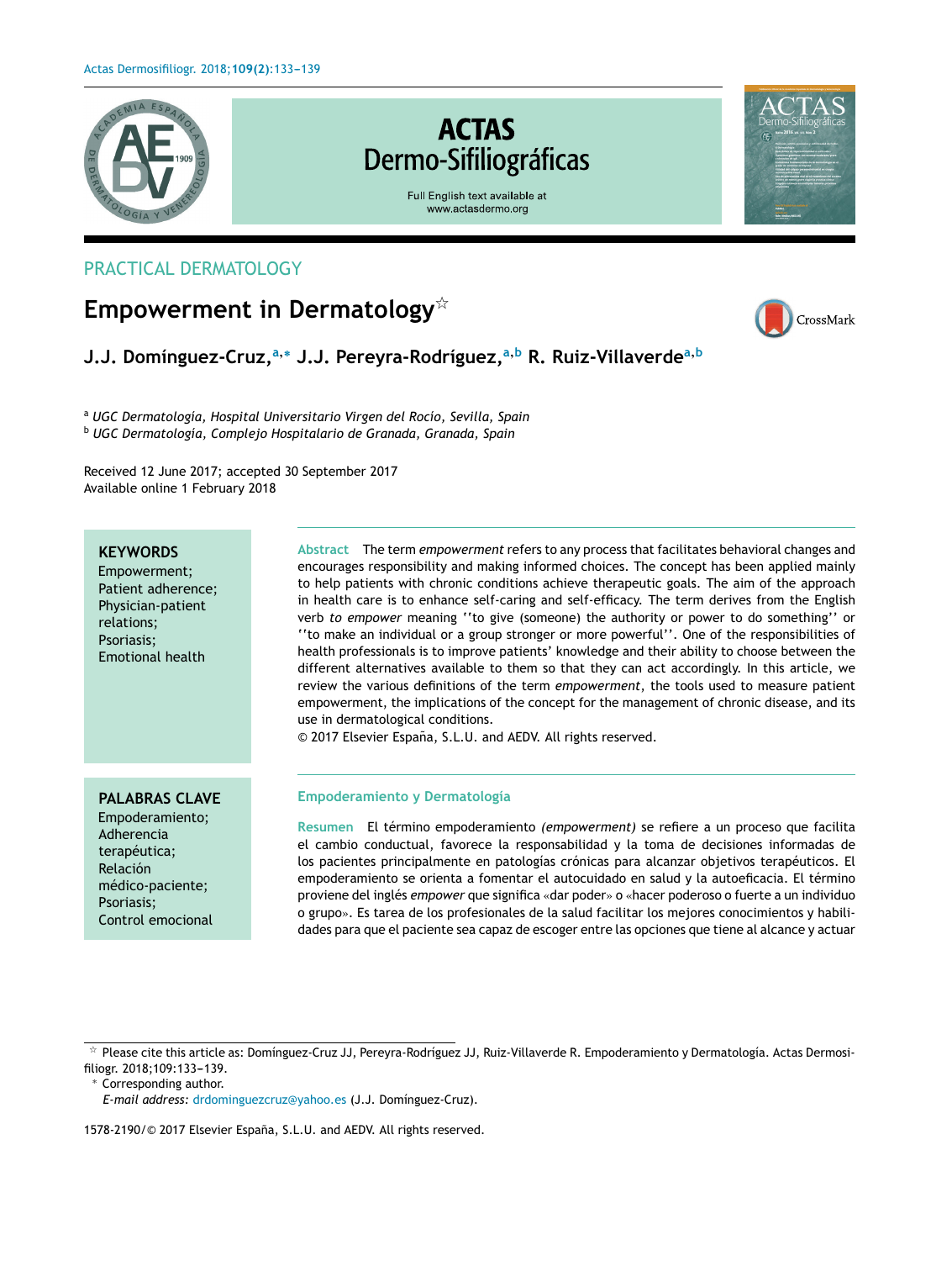en consecuencia. En este artículo se revisarán las diferentes definiciones de empoderamiento, sus herramientas de medición, las implicaciones que debe tener en el manejo de pacientes con patologías crónicas y su uso en las afecciones dermatológicas.

© 2017 Elsevier España, S.L.U. y AEDV. Todos los derechos reservados.

#### **Introduction**

For some years now, the term empowerment has been used frequently in care models for patients with chronic diseases. The Real Academia de la Lengua Española defines the Spanish verb *empoderar* as an archaic variant of the verb *apoderar* and as a form derived from the English verb *to empower.* The dictionary definition of the Spanish term is ''To make an individual or a group stronger or more pow-erful".<sup>[1](#page-5-0)</sup> The literal meaning would be to "give power", which is not the same as to strengthen or to encourage. Consequently, the correct Spanish term is and should be *empoderar* (to empower).

The origins of empowerment philosophy can be found in the approach to popular education developed in the 1960s on the basis of the work of Paulo Freire.<sup>[2](#page-5-0)</sup> The participatory approach, which emerged in the field of development in the 1970s, is a process that seeks to reduce the vulnerability and enhance the capacities of poor and marginalized populations in order to promote sustainable human develop-ment in these communities.<sup>3</sup> [In](#page-5-0) the mid-1980s, a network of women's groups and academics (DAWN) were the first people to use the term to refer to the process through which women could gain control over symbolic and material resources and strengthen their capabilities and roles in all areas.

Initially, the term was used to frame the rights and needs of groups that were vulnerable due to discrimination on the grounds of sex, race, or sexual orientation. Although the term *empowerment* is applicable to all vulnerable social groups or any group that is a victim of marginalization, both its origin and its broadest practical application are found in the field of women's rights.

Today, the concept of empowerment is used in a wide range of contexts. The interpretations of the term come from different disciplines, ranging from psychology and philosophy to the health sciences.

#### **Empowerment and Health**

In health care, the term *empowerment* refers to a process that facilitates behavioral change and helps patients to take responsibility for their own health and to make informed choices-mainly in the areas of nutrition, physical activity and adherence to treatment-in order to achieve treatment goals.<sup>4</sup> [T](#page-5-0)he aim of empowering patients is to foster self-care and self-efficacy.

The World Health Organization (WHO) defines empowerment as ''a process through which people gain greater control over decisions and actions affecting their health''. They go on to say: ''To achieve this, individuals and communities need to develop skills, have access to information, and resources, and opportunities to have a voice and influence the factors affecting their health and well-being''.[5](#page-5-0)

In 2012, the WHO Regional Office for Europe published He[a](#page-5-0)lth  $2020<sub>5</sub>$  a policy framework document that establishes the strategy and identifies the priority areas for policy action for Europe in health matters up to the year 2020. One of the goals defined by this policy document is to empower citizens and patients.

In the context of health care, the term *empowerment* was first used as a guiding principle that should inform all interventions that promote better health. Later, the approach was used as a way to increase patients' autonomy and participation in decisions about their health. More recently, however, some authors have started using the term to refer to strategies designed to help patients with chronic diseases to participate in and take responsibility for their own care and treatment, in order to improve health out-comes and, as a secondary goal, to control healthcare costs.<sup>[6](#page-5-0)</sup>

Numerous definitions of empowerment exist in the context of health economics ([Table](#page-2-0) 1). They define empowerment as the social process of recognizing, promoting, and enhancing the patients' ability to meet their own needs, solve their own problems, and feel that they are in control of their own lives.

Empowerment is achieved by way of 5 principal steps:

- 1. Explore which aspects of the condition represent a problem for the patient.
- 2. Clarify the patient's feelings and the implications of their emotions: What does the patient think and feel about his or her situation?
- 3. Develop a plan: What needs to change? What options or resources are available to the patient?
- 4. Commit to action. Help the patient to understand the effort they will have to make and assess their commitment: What will the patient do and when?
- 5. Evaluate the process. Discuss the results and what the patient learned. Find out whether they encountered obstacles. Decide on the course of action for future interventions.<sup>[7](#page-5-0)</sup>

Through these 5 steps, the empowerment process explores the patient's emotional response to their situation, works on ways to resolve the problems identified, and sets behavioral goals and targets. Obviously, there are certain prerequisites to success in this process and it will not be possible to empower a patient if these are not met:

- The patients must have certain abilities $8.9$ : They must accept their condition and have the necessary intellectual capacity to understand and engage with the disease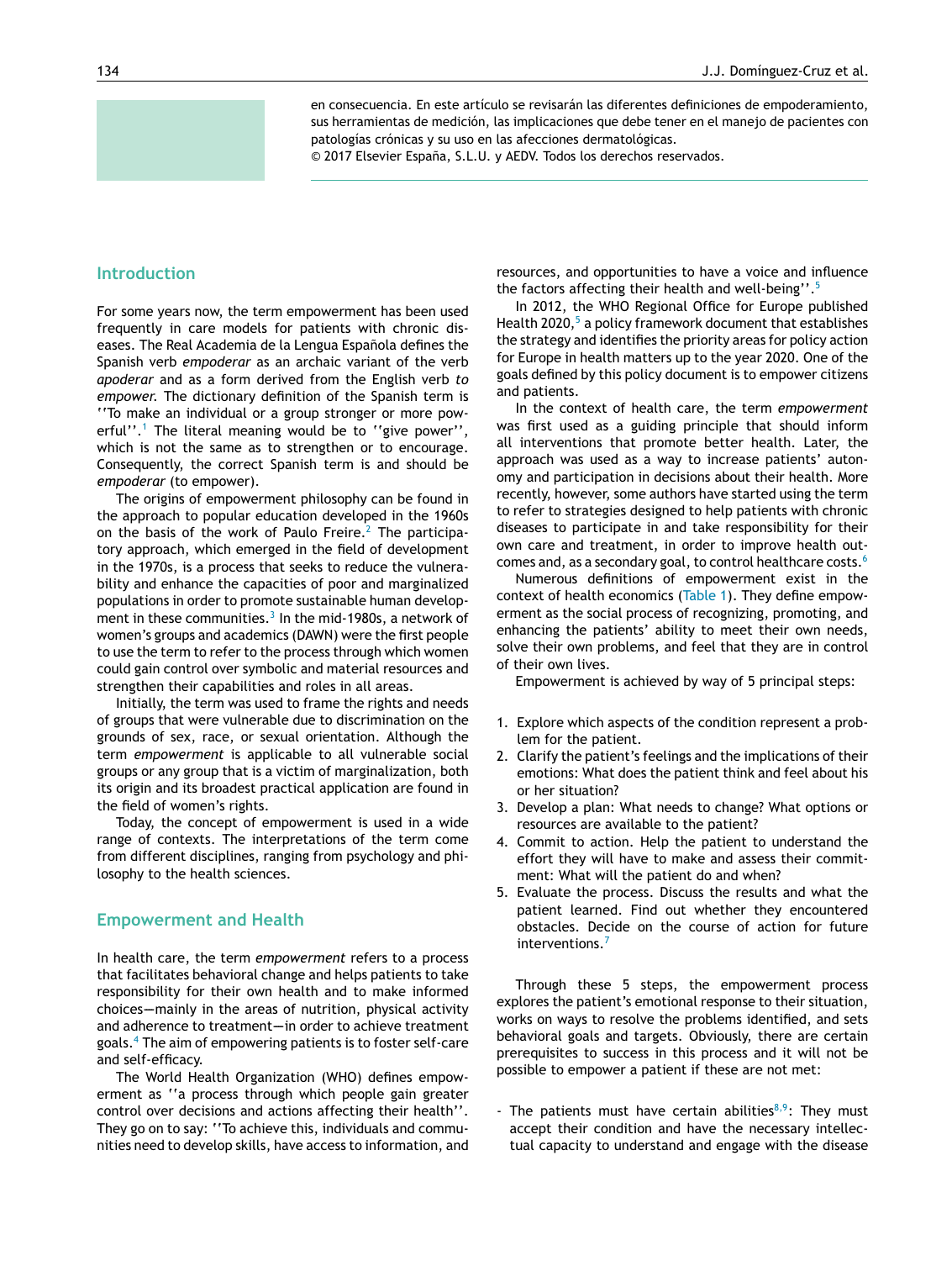#### <span id="page-2-0"></span>**Table 1** Definitions of Empowerment.

| Definition                                                                                                                                                                                                                                                                                                                                       | Reference                                                                  |
|--------------------------------------------------------------------------------------------------------------------------------------------------------------------------------------------------------------------------------------------------------------------------------------------------------------------------------------------------|----------------------------------------------------------------------------|
| A process of recognizing, promoting and enhancing people's abilities to meet their own<br>needs, solve their own problems and mobilize the necessary resources in order to feel<br>in control of their own lives.                                                                                                                                | Gibson, 1991 <sup>24</sup>                                                 |
| A process involving a helping relationship that enables people to take control and make<br>decisions about their lives.                                                                                                                                                                                                                          | Rodwell, 1996 <sup>5</sup>                                                 |
| Empowerment is the process of people obtaining the knowledge and skills that enable<br>them to become active partners with professionals in making informed decision and<br>choices about their own treatment and care and of enabling communities to exert<br>informed influence on the health system.                                          | Farrell and Gilbert, 1996 (cited<br>by Boudioni et al., $2012)^{25}$       |
| Empowerment enables patients to gain control over their health.<br>It is the capacity shown by patients with chronic disease to accept their illness and to<br>develop and use specific coping strategies in order to regain a sense of control.                                                                                                 | O'Cathain et al., 2005 <sup>26</sup><br>Bulsara et al., 2006 <sup>27</sup> |
| A process in which nurses collaborate with patients towards achieving the goal of<br>disease self-management; this implies that patients actively participate in their care.                                                                                                                                                                     | Shearer et al., 2007 <sup>28</sup>                                         |
| A process of communication and education between professionals and patients, in<br>which knowledge, values and power are shared, which is seen as a process of personal<br>transformation.                                                                                                                                                       | Aujoulat et al., 2007 <sup>6</sup>                                         |
| Patient empowerment is achieved when there is an equitable or fair distribution of<br>knowledge, and the patient is involved in a shared decision-making process.                                                                                                                                                                                | McWilliam et al., 2009 <sup>11</sup>                                       |
| Empowerment reflects a type of support that enables and motivates people to take the<br>necessary steps to manage and improve their health in a self-directed manner.                                                                                                                                                                            | Bann et al., 2010 <sup>9</sup>                                             |
| Empowerment applied to health is the degree of choice, influence and control held by<br>patients over treatment, the disease and their relationship with health professionals.                                                                                                                                                                   | Anderson and Funnell, 2010 <sup>21</sup>                                   |
| The empowerment viewpoint perceives patients as self-determining agents with some<br>control over their own health                                                                                                                                                                                                                               | McAllister et al., 2012 <sup>29</sup>                                      |
| A process and outcome arising from communication between health care professionals<br>and patients involving the sharing of resources over information relating to illness,<br>which enhances the patient's feelings of control, self-efficacy, coping abilities and<br>ability to effect change over their condition.                           | Small et al., 2013 <sup>8</sup>                                            |
| A process and outcome through which patients gain self-confidence and self-efficacy in<br>order to actively participate in their own health care and, ultimately, exercise power<br>over decision-making concerning their treatment.                                                                                                             | Aslani, 2013 <sup>30</sup>                                                 |
| It is power that is actualized through a beneficial relationship of mutual trust and<br>respect for autonomy that develops within a dynamic and patient-centered process.                                                                                                                                                                        | Jerofke, 2013 <sup>31</sup>                                                |
| A collaborative approach in which health professionals help patients acquire the<br>knowledge necessary to make informed decisions and whose outcome is a patient who is<br>responsible for the management of his or her illness.                                                                                                                | Wentzer et al., $2013^{32}$                                                |
| An empowered patient is able to report changes, develop self-care activities, has the<br>necessary skills and capacity to develop coping strategies and promote<br>self-management independently and feels in control of his or her life.                                                                                                        | Fotoukian et al., 2014 <sup>33</sup>                                       |
| It is gaining the motivation and capacity (skills and knowledge) that patients can use to<br>participate in decision-making, thus creating the opportunity to shift the balance of<br>power in their relationship with health professionals.                                                                                                     | Fumagalli et al., 2015 <sup>14</sup>                                       |
| Empowerment is a process through which people gain greater control over decisions and<br>actions affecting their health; to achieve this, individuals and communities need to<br>develop skills, have access to information and resources, and opportunities to have a<br>voice and influence the factors affecting their health and well-being. | World Health Organization,<br>2012 <sup>5</sup>                            |

Adapted from Garcimartín et al.<sup>[23](#page-5-0)</sup>

process as a whole (prognosis, risks, treatment options, etc.).

Empowerment is both a process and an outcome. $10,11$ The empowerment process is a collaborative partnership between health professionals and patients in which the patient acquires capacities and skills through the transfer of knowledge and resources. At the end of the process, patients are better equipped to control and manage their disease and make informed decisions. The process should be guided by an exchange of information through which knowledge and skills are shared.<sup>[12](#page-5-0)</sup> This goal can be achieved in many different ways: through a verbal exchange of information during a visit with the specialist; by creating materials designed to inform and train patients to correctly interpret clinical information; by teaching patients to cope more effectively with their disease and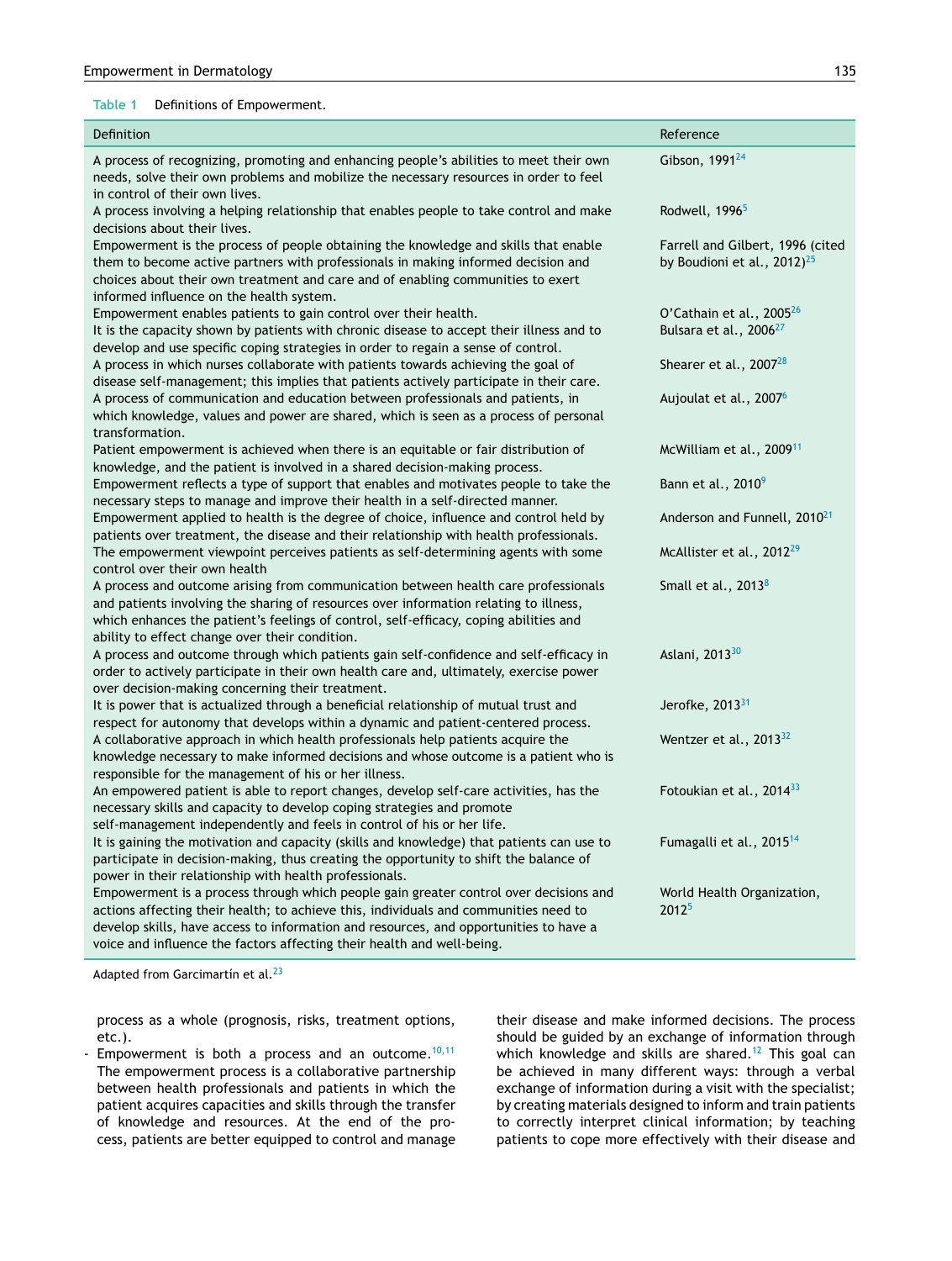to improve their quality of life (and enabling them to pass on their knowledge to other patients); by fostering healthy behaviors that will reduce clinical risks.

Today, on-line resources are very important and, when properly selected, they can and should be an essential resource for patients. In Spain, there are a number of ''patient schools'' (patient education websites), where patients who have certain diseases or are taking certain drugs share their knowledge and experience with others in similar situations.<sup>[13](#page-5-0)</sup> To cite just a few, there are "schools" dealing with diabetes, fibromyalgia, anticoagulation therapy, breast cancer, colorectal cancer, Parkinson disease, epilepsy, Alzheimer disease, childhood asthma, food allergies, chronic kidney disease, serious mental illness, and ostomies).

The ultimate aim of the empowerment process is to change the patients' situation by encouraging them to play an active and responsible role and to participate in the decision-making process.

A patient can be said to be empowered when:

- They understand and have mastered their disease and understand the effects it has on their personal, family, and professional life-in short, its impact on their quality of life and future.
- They are capable of effective self-care measures and of adjusting their treatment regimen as needed, and are aware of the limits that must be respected in their therapy.
- They are capable of making decisions and are satisfied with their health professionals and treatment.
- They are well informed enough to avoid the most common risks and complications of their treatment and know how to minimize those risks.
- They play an active role in their own care, engaging with health professionals to learn more about their disease and its treatment.

Patient empowerment implies making a paradigm shift in care; the challenge is how to introduce this approach into routine practice. It implies changing the current model of patient-physician relationship from the old paternalistic model, in which the patient is excluded from medical decisions, to a model based on an empowered patient. Designing strategies that enhance the patients' knowledge and understanding is not enough to empower them; if the ultimate goal is to enable the patient to change his or her behavior, motivational strategies will probably also be necessary.<sup>[14](#page-5-0)</sup>

#### **Measuring Empowerment**

Patient empowerment should be an essential component of health care, implemented through strategies embedded in educational programs and by developing instruments that can measure levels of patient empowerment and their impact on the management of chronic diseases in all domains. The tools used to measure patient empowerment should be designed to assess all the domains at 3 key time points: baseline, during the empowerment process, and after the intervention. Numerous tools have been

tings [\(Table](#page-4-0) 2). Diabetes and cancer are the diseases in which most work has been done to date. For example, Ebrahimia et al*.* published a study that evaluated outcomes in 103 patients with diabetes randomly assigned to either conven-tional training or empowerment approach training.<sup>[15](#page-5-0)</sup> At the end of the intervention, they reported that the patients in the empowerment approach group had better results in terms of HbA1c, fasting blood sugar, triglyceride, and total cholesterol levels. The authors concluded that empowerment was an effective strategy for improving health because it increased the patients' active participation in the management of their condition, helping them to identify their strengths and to take decisions aimed at adjusting their needs and improving their quality-of-life.

#### **Empowerment in Dermatology**

There are very few references in the literature relating to patient empowerment in dermatology. However, there are numerous skin diseases in which empowering patients could be a very helpful strategy that would promote a more holistic approach to their care.

Skin cancer, including actinic keratoses, is one such disease. Skin cancer and actinic keratosis are chronic conditions and it is essential that these patients learn that photoprotection must be a lifetime habit. They must also be properly informed about the wide range of treatments available and the potential adverse effects of each option. In this context, empowerment could play a key role in primary prevention (photoprotection) and secondary prevention (early diagnosis), and in improving adherence to treatment and the medical follow-up of these patients.

Other areas of dermatology that could benefit from patient empowerment approaches are atopic dermatitis, acne, urticaria, and psoriasis. Patient empowerment has already been shown to be useful in the management of psoriasis<sup>[16](#page-5-0)</sup> and psoriatic arthritis, at least in terms of patient satisfaction.<sup>[17](#page-5-0)</sup>

In fact, psoriasis is the only skin disease for which an attempt has been made to develop a tool to assess empowerment levels. Psoriasis Empowerment Enquiry in Routine practice (PEER) is a questionnaire developed by the Istituto Dermopatico dell'Immacolata in Italy to mea-sure empowerment levels in patients with psoriasis.<sup>[18](#page-5-0)</sup> PEER includes 3 domains: knowledge, experience, and skills. In the study, 240 patients responded to 12 statements by indicating their level of agreement with each one (ranging from ''strongly disagree'' to ''strongly agree''). Based on the results, the authors calculated a Global Empowerment Score (GES)-ranging from 12 to 60 points--by totaling the scores for all 12 items (5-point score). The questionnaire was originally created in Italian, but the published article also includes a version in English, although this not yet been validated for use ([Table](#page-5-0) 3).

The authors reported that men and patients aged 44 years and older had higher GES scores (*P* < .05. No differences were observed between groups with different educational levels.<sup>[18](#page-5-0)</sup> They also reported that patients who had developed psoriasis more than 1 year before the study and those with psoriatic arthritis, particularly the latter group, also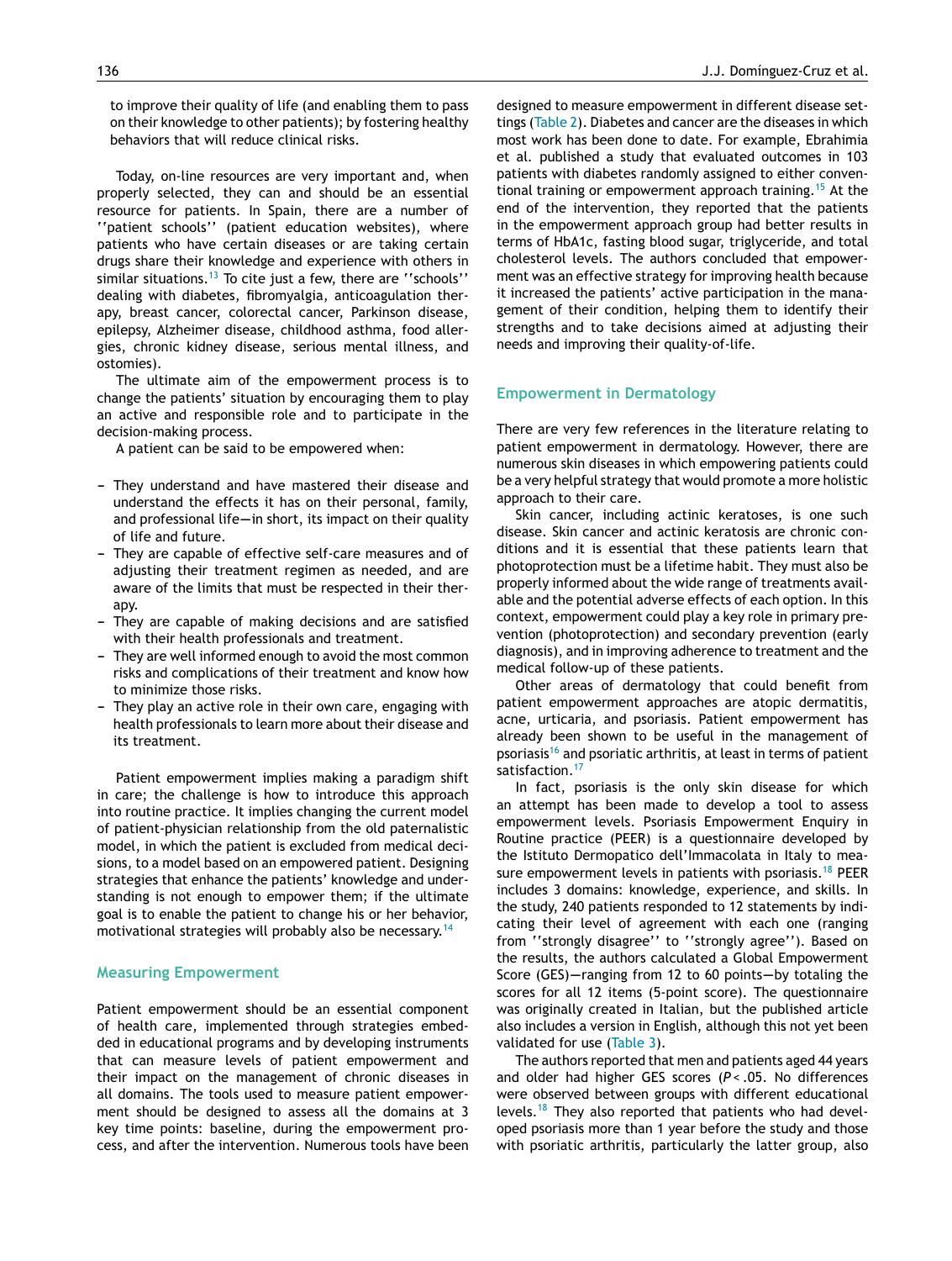#### <span id="page-4-0"></span>**Table 2** Empowerment Measures.

| Measure                                                            | Setting                                                                                                     | Dimension                                                                                                                          | Reference                                                   |
|--------------------------------------------------------------------|-------------------------------------------------------------------------------------------------------------|------------------------------------------------------------------------------------------------------------------------------------|-------------------------------------------------------------|
| Patient empowerment in<br>long-term conditions                     | Specific: primary care<br>and patients with<br>chronic diseases                                             | Knowledge and confidence in<br>decision-making, and a desire to<br>share and enhance capacity                                      | Small et al. $8$                                            |
| Patient Empowerment Scale<br>Diabetes empowerment<br>questionnaire | Specific: cancer<br>Specific: diabetes                                                                      | Coping strategies and self-efficacy<br>Knowledge, self-care, coping                                                                | Bulsara et al. <sup>25</sup><br>Aghili et al. <sup>34</sup> |
| Diabetes Empowerment Scale                                         | Specific: diabetes                                                                                          | Coping, openness to change, ability<br>to define and set objectives                                                                | Anderson et al. $35$                                        |
| Patient Empowerment Scale                                          | Specific: hospital care                                                                                     | Identification of activities that<br>illustrate empowerment and<br>disempowerment in relation to the<br>nurse/patient relationship | Faulkner <sup>36</sup>                                      |
| <b>Patient Activation Measure</b>                                  | Generic                                                                                                     | Skills, knowledge, and beliefs in<br>three domains: self-management,<br>collaboration with health care<br>providers, and self-care | Hibbard et al. $37$                                         |
| <b>Patient Enablement Instrument</b>                               | Specific: primary care                                                                                      | Aspects of perceived control over<br>disease                                                                                       | Howie et al. $38$                                           |
| The Empowerment Scale                                              | Specific: mental health                                                                                     | Self-efficacy, perceived power,<br>optimism about and control over the<br>future, and community activism                           | Rogers et al. <sup>39</sup>                                 |
| CIDES: Cyber Info-Decisional<br><b>Empowerment Scale</b>           | Specific: tool for<br>patients with cancer<br>who manage the disease<br>using online support<br>communities | Knowledge, participation, decision<br>making                                                                                       | Seckin <sup>40</sup>                                        |
| <b>Genetic Counselling Outcome</b><br>Scale                        | Specific: clinical genetics                                                                                 | Perceived personal control (over<br>decision-making and behavior), hope,<br>and emotional regulation.                              | McAllister et al. <sup>41</sup>                             |
| <b>Psoriasis Empowerment</b><br>Enquiry in the Routine Practice    | Specific: psoriasis                                                                                         | Knowledge, experience and skills<br>related to psoriasis                                                                           | Pagliarello et al. <sup>18</sup>                            |

Adapted from Garcimartín et al*.* [23](#page-5-0)

scored higher in the areas of knowledge (*P* < .01) and experience (*P* < .001). Patients on systemic therapy were more knowledgeable about their condition than those on topical treatment (*P* < .001). No differences were observed between patients on conventional systemic treatment and those on biologic therapy.

A number of subjective tools are currently used to measure quality-of-life,<sup>[19](#page-5-0)</sup> habits, attitudes, and knowledge related to solar exposure in dermatological patients.<sup>[20](#page-5-0)</sup>

These could serve as a starting point for the development of valid and reliable tools adapted to each cultural setting to measure empowerment in dermatology patients. These tools would facilitate the evaluation of educational interventions in the coming years.

### **Conclusions**

Patient empowerment will become an integral part of the management of chronic diseases because it helps to maximize efficiency and value in health care systems. $21$  An active and empowered patient is able to make decisions, satisfy his or her own needs, and resolve problems. Empowered patients think critically and are in control of their lives and health. In order to achieve this goal, the patient must first acquire the necessary knowledge. An empowered patient has to be well informed and trained and must have a sufficient knowledge to understand the disease and its treatment and to feel capable of carrying out the therapy. $22$  Health professionals must keep their own professional knowledge up-to-date, avoid clinical inertia, respect the patient's needs, offer their patients the best therapeutic options available, and guide them in their choices. Health professionals are responsible for collaborating in the task of providing the best knowledge and skills (advising their patients on appropriate on-line resources and sharing links to webs or blogs offering reliable information in everyday language).This will empower their patients and enable them to make informed decisions about the options available to them and act accordingly.

#### **Conflicts of Interest**

The authors declare that they have no conflicts of interest.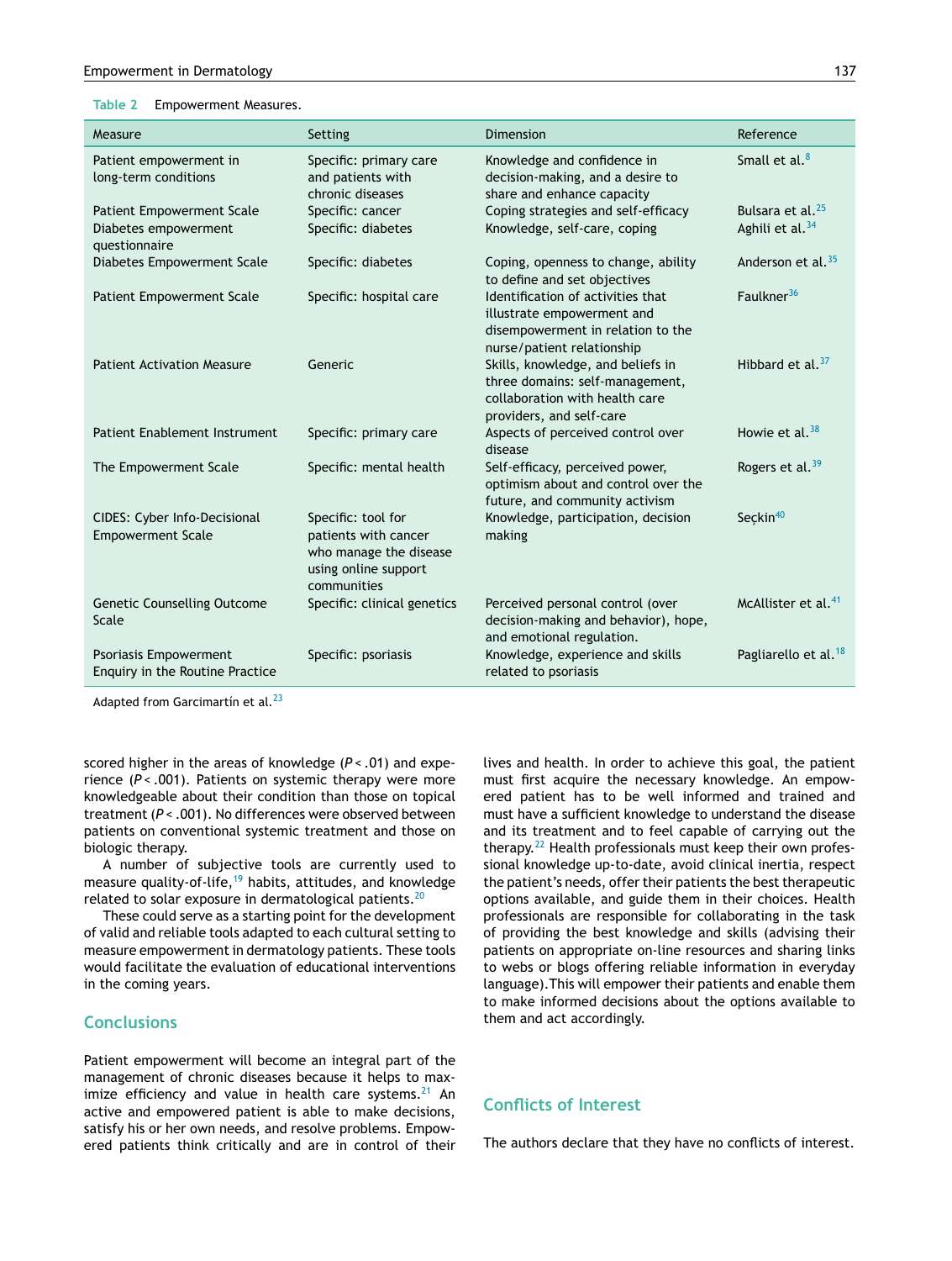<span id="page-5-0"></span>**Table 3** Psoriasis Empowerment Enquiry in Routine Practice (PEER)<sup>a</sup>

#### English Version of PEER $b$

#### **Please mark the answer that best describes your opinion/feeling**

- Smoking and alcohol consumption improve psoriasis I am able to interact with my doctor in decisions about the
- best treatment
- I don't allow myself to be demoralized by the difficulties that psoriasis creates for me
- I am able to live in a satisfactory manner with psoriasis I am genetically predisposed to this disease
- I know what I can expect from my treatments for psoriasis Some forms of psoriasis can damage joints
- I cannot affect psoriasis by my behavior

Psoriasis can be treated very well but it can't be cured I can make my doctors understand my condition precisely

- I am able to tell which treatment works best for me
- I am always trying to resolve all of the problems that psoriasis creates for me
- Response choices for all items are ''Strongly agree'', ''Agree'', ''Uncertain'', ''Disagree'', ''Strongly disagree''

<sup>a</sup> A tool for measuring level of empowerment in patients with psoriasis by Pagliarello et al.<sup>18</sup>

b The original version of the questionnaire is in Italian. The English version has not yet been validated.

## **References**

- 1. Real Academia Española Diccionario de la lengua española. 23rd ed. 2014 [cited 1 June 2017]. Available from: <http://www.rae.es/rae.html>
- 2. [Rodwell](http://refhub.elsevier.com/S1578-2190(17)30420-1/sbref0215) [CM.](http://refhub.elsevier.com/S1578-2190(17)30420-1/sbref0215) [An](http://refhub.elsevier.com/S1578-2190(17)30420-1/sbref0215) [analysis](http://refhub.elsevier.com/S1578-2190(17)30420-1/sbref0215) [of](http://refhub.elsevier.com/S1578-2190(17)30420-1/sbref0215) [the](http://refhub.elsevier.com/S1578-2190(17)30420-1/sbref0215) [concept](http://refhub.elsevier.com/S1578-2190(17)30420-1/sbref0215) [of](http://refhub.elsevier.com/S1578-2190(17)30420-1/sbref0215) [empowerment.](http://refhub.elsevier.com/S1578-2190(17)30420-1/sbref0215) [J](http://refhub.elsevier.com/S1578-2190(17)30420-1/sbref0215) [Adv](http://refhub.elsevier.com/S1578-2190(17)30420-1/sbref0215) [Nurs.](http://refhub.elsevier.com/S1578-2190(17)30420-1/sbref0215) [1996;23:305](http://refhub.elsevier.com/S1578-2190(17)30420-1/sbref0215)-[13.](http://refhub.elsevier.com/S1578-2190(17)30420-1/sbref0215)
- 3. Diccionario de acción humanitaria [cited 1 Jun 2017]. Available from: <http://www.dicc.hegoa.ehu.es>
- 4. Bonal Ruiz R, Almenares Camps HB, Marzan Delis M. Coaching de salud: un nuevo enfoque en el empoderamiento del paciente con enfermedades crońicas no transmisibles. Medisan [Internet]. 2012;16:773-85 [cited 1 June 2017]. Available from: <http://scielo.sld.cu/scielo>
- 5. World Health Organization. Regional Office for Europe. Health 2020 policy framework and strategy document [Internet]. Geneva: WHO; 2012 [cited 28 May 2017]. Available from: [http://www.euro.who.int/](http://www.euro.who.int/__data/assets/pdf_file/0020/170093/RC62wd08-Eng.pdf)\_data/assets/pdf\_file/0020/ [170093/RC62wd08-Eng.pdf](http://www.euro.who.int/__data/assets/pdf_file/0020/170093/RC62wd08-Eng.pdf)
- 6. [Aujoulat](http://refhub.elsevier.com/S1578-2190(17)30420-1/sbref0235) [I,](http://refhub.elsevier.com/S1578-2190(17)30420-1/sbref0235) [D'Hoore](http://refhub.elsevier.com/S1578-2190(17)30420-1/sbref0235) [W,](http://refhub.elsevier.com/S1578-2190(17)30420-1/sbref0235) [Deccache](http://refhub.elsevier.com/S1578-2190(17)30420-1/sbref0235) [A.](http://refhub.elsevier.com/S1578-2190(17)30420-1/sbref0235) [Patient](http://refhub.elsevier.com/S1578-2190(17)30420-1/sbref0235) [empowerment](http://refhub.elsevier.com/S1578-2190(17)30420-1/sbref0235) [in](http://refhub.elsevier.com/S1578-2190(17)30420-1/sbref0235) [theory](http://refhub.elsevier.com/S1578-2190(17)30420-1/sbref0235) [and](http://refhub.elsevier.com/S1578-2190(17)30420-1/sbref0235) [practice:](http://refhub.elsevier.com/S1578-2190(17)30420-1/sbref0235) [Polysemy](http://refhub.elsevier.com/S1578-2190(17)30420-1/sbref0235) [or](http://refhub.elsevier.com/S1578-2190(17)30420-1/sbref0235) [cacophony?](http://refhub.elsevier.com/S1578-2190(17)30420-1/sbref0235) [Patient](http://refhub.elsevier.com/S1578-2190(17)30420-1/sbref0235) [Educ](http://refhub.elsevier.com/S1578-2190(17)30420-1/sbref0235) [Couns.](http://refhub.elsevier.com/S1578-2190(17)30420-1/sbref0235) 2007;66:13-20.
- 7. [Funnell](http://refhub.elsevier.com/S1578-2190(17)30420-1/sbref0240) [MM,](http://refhub.elsevier.com/S1578-2190(17)30420-1/sbref0240) [Anderson](http://refhub.elsevier.com/S1578-2190(17)30420-1/sbref0240) [RM.](http://refhub.elsevier.com/S1578-2190(17)30420-1/sbref0240) [Empowerment](http://refhub.elsevier.com/S1578-2190(17)30420-1/sbref0240) [and](http://refhub.elsevier.com/S1578-2190(17)30420-1/sbref0240) [self-management](http://refhub.elsevier.com/S1578-2190(17)30420-1/sbref0240) [of](http://refhub.elsevier.com/S1578-2190(17)30420-1/sbref0240) [diabetes.](http://refhub.elsevier.com/S1578-2190(17)30420-1/sbref0240) [Clin](http://refhub.elsevier.com/S1578-2190(17)30420-1/sbref0240) [Diabetes.](http://refhub.elsevier.com/S1578-2190(17)30420-1/sbref0240) 2004;22:123-7.
- 8. [Small](http://refhub.elsevier.com/S1578-2190(17)30420-1/sbref0245) [N,](http://refhub.elsevier.com/S1578-2190(17)30420-1/sbref0245) [Bower](http://refhub.elsevier.com/S1578-2190(17)30420-1/sbref0245) [P,](http://refhub.elsevier.com/S1578-2190(17)30420-1/sbref0245) [Chew-Graham](http://refhub.elsevier.com/S1578-2190(17)30420-1/sbref0245) [C,](http://refhub.elsevier.com/S1578-2190(17)30420-1/sbref0245) [Whalley](http://refhub.elsevier.com/S1578-2190(17)30420-1/sbref0245) [D,](http://refhub.elsevier.com/S1578-2190(17)30420-1/sbref0245) [Protheroe](http://refhub.elsevier.com/S1578-2190(17)30420-1/sbref0245) [J.](http://refhub.elsevier.com/S1578-2190(17)30420-1/sbref0245) [Patient](http://refhub.elsevier.com/S1578-2190(17)30420-1/sbref0245) [empowerment](http://refhub.elsevier.com/S1578-2190(17)30420-1/sbref0245) [in](http://refhub.elsevier.com/S1578-2190(17)30420-1/sbref0245) [long-term](http://refhub.elsevier.com/S1578-2190(17)30420-1/sbref0245) [conditions:](http://refhub.elsevier.com/S1578-2190(17)30420-1/sbref0245) [development](http://refhub.elsevier.com/S1578-2190(17)30420-1/sbref0245) [and](http://refhub.elsevier.com/S1578-2190(17)30420-1/sbref0245) [preliminary](http://refhub.elsevier.com/S1578-2190(17)30420-1/sbref0245) [testing](http://refhub.elsevier.com/S1578-2190(17)30420-1/sbref0245) [of](http://refhub.elsevier.com/S1578-2190(17)30420-1/sbref0245) [a](http://refhub.elsevier.com/S1578-2190(17)30420-1/sbref0245) [new](http://refhub.elsevier.com/S1578-2190(17)30420-1/sbref0245) [measure.](http://refhub.elsevier.com/S1578-2190(17)30420-1/sbref0245) [BMC](http://refhub.elsevier.com/S1578-2190(17)30420-1/sbref0245) [Heal](http://refhub.elsevier.com/S1578-2190(17)30420-1/sbref0245) [Serv](http://refhub.elsevier.com/S1578-2190(17)30420-1/sbref0245) [Res.](http://refhub.elsevier.com/S1578-2190(17)30420-1/sbref0245) [2013;13:263.](http://refhub.elsevier.com/S1578-2190(17)30420-1/sbref0245)
- 9. [Bann](http://refhub.elsevier.com/S1578-2190(17)30420-1/sbref0250) [CM,](http://refhub.elsevier.com/S1578-2190(17)30420-1/sbref0250) [Sirois](http://refhub.elsevier.com/S1578-2190(17)30420-1/sbref0250) [FM,](http://refhub.elsevier.com/S1578-2190(17)30420-1/sbref0250) [Walsh](http://refhub.elsevier.com/S1578-2190(17)30420-1/sbref0250) [EG.](http://refhub.elsevier.com/S1578-2190(17)30420-1/sbref0250) [Provider](http://refhub.elsevier.com/S1578-2190(17)30420-1/sbref0250) [support](http://refhub.elsevier.com/S1578-2190(17)30420-1/sbref0250) [in](http://refhub.elsevier.com/S1578-2190(17)30420-1/sbref0250) [complemen](http://refhub.elsevier.com/S1578-2190(17)30420-1/sbref0250)[tary](http://refhub.elsevier.com/S1578-2190(17)30420-1/sbref0250) [and](http://refhub.elsevier.com/S1578-2190(17)30420-1/sbref0250) [alternative](http://refhub.elsevier.com/S1578-2190(17)30420-1/sbref0250) [medicine:](http://refhub.elsevier.com/S1578-2190(17)30420-1/sbref0250) [Exploring](http://refhub.elsevier.com/S1578-2190(17)30420-1/sbref0250) [the](http://refhub.elsevier.com/S1578-2190(17)30420-1/sbref0250) [role](http://refhub.elsevier.com/S1578-2190(17)30420-1/sbref0250) [of](http://refhub.elsevier.com/S1578-2190(17)30420-1/sbref0250) [patient](http://refhub.elsevier.com/S1578-2190(17)30420-1/sbref0250) [empowerment.](http://refhub.elsevier.com/S1578-2190(17)30420-1/sbref0250) [J](http://refhub.elsevier.com/S1578-2190(17)30420-1/sbref0250) [Altern](http://refhub.elsevier.com/S1578-2190(17)30420-1/sbref0250) [Complement](http://refhub.elsevier.com/S1578-2190(17)30420-1/sbref0250) [Med.](http://refhub.elsevier.com/S1578-2190(17)30420-1/sbref0250) 2010;16:745-52.
- 10. [Valderas](http://refhub.elsevier.com/S1578-2190(17)30420-1/sbref0255) [J,](http://refhub.elsevier.com/S1578-2190(17)30420-1/sbref0255) [Ferrer](http://refhub.elsevier.com/S1578-2190(17)30420-1/sbref0255) [M,](http://refhub.elsevier.com/S1578-2190(17)30420-1/sbref0255) [Mendivil](http://refhub.elsevier.com/S1578-2190(17)30420-1/sbref0255) [J,](http://refhub.elsevier.com/S1578-2190(17)30420-1/sbref0255) [Garin](http://refhub.elsevier.com/S1578-2190(17)30420-1/sbref0255) [O,](http://refhub.elsevier.com/S1578-2190(17)30420-1/sbref0255) [Rajmil](http://refhub.elsevier.com/S1578-2190(17)30420-1/sbref0255) [L,](http://refhub.elsevier.com/S1578-2190(17)30420-1/sbref0255) [Herdman](http://refhub.elsevier.com/S1578-2190(17)30420-1/sbref0255) [M,](http://refhub.elsevier.com/S1578-2190(17)30420-1/sbref0255) [et](http://refhub.elsevier.com/S1578-2190(17)30420-1/sbref0255) [al.](http://refhub.elsevier.com/S1578-2190(17)30420-1/sbref0255) [Development](http://refhub.elsevier.com/S1578-2190(17)30420-1/sbref0255) [of](http://refhub.elsevier.com/S1578-2190(17)30420-1/sbref0255) [EMPRO:](http://refhub.elsevier.com/S1578-2190(17)30420-1/sbref0255) [A](http://refhub.elsevier.com/S1578-2190(17)30420-1/sbref0255) [tool](http://refhub.elsevier.com/S1578-2190(17)30420-1/sbref0255) [for](http://refhub.elsevier.com/S1578-2190(17)30420-1/sbref0255) [the](http://refhub.elsevier.com/S1578-2190(17)30420-1/sbref0255) [standardized](http://refhub.elsevier.com/S1578-2190(17)30420-1/sbref0255)

[assessment](http://refhub.elsevier.com/S1578-2190(17)30420-1/sbref0255) [of](http://refhub.elsevier.com/S1578-2190(17)30420-1/sbref0255) [patient-reported](http://refhub.elsevier.com/S1578-2190(17)30420-1/sbref0255) [outcome](http://refhub.elsevier.com/S1578-2190(17)30420-1/sbref0255) [measures.](http://refhub.elsevier.com/S1578-2190(17)30420-1/sbref0255) [Value](http://refhub.elsevier.com/S1578-2190(17)30420-1/sbref0255) [Heal.](http://refhub.elsevier.com/S1578-2190(17)30420-1/sbref0255) 2008;11:700-8.

- 11. [McWilliam](http://refhub.elsevier.com/S1578-2190(17)30420-1/sbref0260) [CL.](http://refhub.elsevier.com/S1578-2190(17)30420-1/sbref0260) [Patients,](http://refhub.elsevier.com/S1578-2190(17)30420-1/sbref0260) [persons](http://refhub.elsevier.com/S1578-2190(17)30420-1/sbref0260) [or](http://refhub.elsevier.com/S1578-2190(17)30420-1/sbref0260) [partners?](http://refhub.elsevier.com/S1578-2190(17)30420-1/sbref0260) [Involving](http://refhub.elsevier.com/S1578-2190(17)30420-1/sbref0260) [those](http://refhub.elsevier.com/S1578-2190(17)30420-1/sbref0260) [with](http://refhub.elsevier.com/S1578-2190(17)30420-1/sbref0260) [chronic](http://refhub.elsevier.com/S1578-2190(17)30420-1/sbref0260) [disease](http://refhub.elsevier.com/S1578-2190(17)30420-1/sbref0260) [in](http://refhub.elsevier.com/S1578-2190(17)30420-1/sbref0260) [their](http://refhub.elsevier.com/S1578-2190(17)30420-1/sbref0260) [care.](http://refhub.elsevier.com/S1578-2190(17)30420-1/sbref0260) [Chronic](http://refhub.elsevier.com/S1578-2190(17)30420-1/sbref0260) [Illn.](http://refhub.elsevier.com/S1578-2190(17)30420-1/sbref0260) 2009;5:277-92.
- 12. [Aujoulat](http://refhub.elsevier.com/S1578-2190(17)30420-1/sbref0265) [I,](http://refhub.elsevier.com/S1578-2190(17)30420-1/sbref0265) [Deccache](http://refhub.elsevier.com/S1578-2190(17)30420-1/sbref0265) [A,](http://refhub.elsevier.com/S1578-2190(17)30420-1/sbref0265) [Marcolongo](http://refhub.elsevier.com/S1578-2190(17)30420-1/sbref0265) [R,](http://refhub.elsevier.com/S1578-2190(17)30420-1/sbref0265) [Bonadiman](http://refhub.elsevier.com/S1578-2190(17)30420-1/sbref0265) [L.](http://refhub.elsevier.com/S1578-2190(17)30420-1/sbref0265) [Recon](http://refhub.elsevier.com/S1578-2190(17)30420-1/sbref0265)[sidering](http://refhub.elsevier.com/S1578-2190(17)30420-1/sbref0265) [patient](http://refhub.elsevier.com/S1578-2190(17)30420-1/sbref0265) [empowerment](http://refhub.elsevier.com/S1578-2190(17)30420-1/sbref0265) [in](http://refhub.elsevier.com/S1578-2190(17)30420-1/sbref0265) [chronic](http://refhub.elsevier.com/S1578-2190(17)30420-1/sbref0265) [illness:](http://refhub.elsevier.com/S1578-2190(17)30420-1/sbref0265) [A](http://refhub.elsevier.com/S1578-2190(17)30420-1/sbref0265) [critique](http://refhub.elsevier.com/S1578-2190(17)30420-1/sbref0265) [of](http://refhub.elsevier.com/S1578-2190(17)30420-1/sbref0265) [models](http://refhub.elsevier.com/S1578-2190(17)30420-1/sbref0265) [of](http://refhub.elsevier.com/S1578-2190(17)30420-1/sbref0265) [self-efficacy](http://refhub.elsevier.com/S1578-2190(17)30420-1/sbref0265) [and](http://refhub.elsevier.com/S1578-2190(17)30420-1/sbref0265) [bodily](http://refhub.elsevier.com/S1578-2190(17)30420-1/sbref0265) [control.](http://refhub.elsevier.com/S1578-2190(17)30420-1/sbref0265) [Soc](http://refhub.elsevier.com/S1578-2190(17)30420-1/sbref0265) [Sci](http://refhub.elsevier.com/S1578-2190(17)30420-1/sbref0265) [Med.](http://refhub.elsevier.com/S1578-2190(17)30420-1/sbref0265) 2008;66:1228-39.
- 13. Escueladepacientes.es. Inicio-Escuela de pacientes [online]. 2017 [cited 7 June 2017]. Available from: [https://www.escueladepacientes.es](https://www.escueladepacientes.es/)
- 14. [Fumagalli](http://refhub.elsevier.com/S1578-2190(17)30420-1/sbref0275) [L,](http://refhub.elsevier.com/S1578-2190(17)30420-1/sbref0275) [Radaelli](http://refhub.elsevier.com/S1578-2190(17)30420-1/sbref0275) [G,](http://refhub.elsevier.com/S1578-2190(17)30420-1/sbref0275) [Emanuele](http://refhub.elsevier.com/S1578-2190(17)30420-1/sbref0275) [L,](http://refhub.elsevier.com/S1578-2190(17)30420-1/sbref0275) [Bertele'](http://refhub.elsevier.com/S1578-2190(17)30420-1/sbref0275) [P,](http://refhub.elsevier.com/S1578-2190(17)30420-1/sbref0275) [Masella](http://refhub.elsevier.com/S1578-2190(17)30420-1/sbref0275) [C.](http://refhub.elsevier.com/S1578-2190(17)30420-1/sbref0275) [Patient](http://refhub.elsevier.com/S1578-2190(17)30420-1/sbref0275) [empowerment](http://refhub.elsevier.com/S1578-2190(17)30420-1/sbref0275) [and](http://refhub.elsevier.com/S1578-2190(17)30420-1/sbref0275) [its](http://refhub.elsevier.com/S1578-2190(17)30420-1/sbref0275) [neighbours:](http://refhub.elsevier.com/S1578-2190(17)30420-1/sbref0275) [clarifying](http://refhub.elsevier.com/S1578-2190(17)30420-1/sbref0275) [the](http://refhub.elsevier.com/S1578-2190(17)30420-1/sbref0275) [boundaries](http://refhub.elsevier.com/S1578-2190(17)30420-1/sbref0275) [and](http://refhub.elsevier.com/S1578-2190(17)30420-1/sbref0275) [their](http://refhub.elsevier.com/S1578-2190(17)30420-1/sbref0275) [mutual](http://refhub.elsevier.com/S1578-2190(17)30420-1/sbref0275) [relationships.](http://refhub.elsevier.com/S1578-2190(17)30420-1/sbref0275) [Health](http://refhub.elsevier.com/S1578-2190(17)30420-1/sbref0275) [Policy.](http://refhub.elsevier.com/S1578-2190(17)30420-1/sbref0275) [2015;119:384-](http://refhub.elsevier.com/S1578-2190(17)30420-1/sbref0275)[94.](http://refhub.elsevier.com/S1578-2190(17)30420-1/sbref0275)
- 15. [Ebrahimia](http://refhub.elsevier.com/S1578-2190(17)30420-1/sbref0280) [H,](http://refhub.elsevier.com/S1578-2190(17)30420-1/sbref0280) [Sadeghib](http://refhub.elsevier.com/S1578-2190(17)30420-1/sbref0280) [M,](http://refhub.elsevier.com/S1578-2190(17)30420-1/sbref0280) [Amanpourc](http://refhub.elsevier.com/S1578-2190(17)30420-1/sbref0280) [F,](http://refhub.elsevier.com/S1578-2190(17)30420-1/sbref0280) [Vahedid](http://refhub.elsevier.com/S1578-2190(17)30420-1/sbref0280) [H.](http://refhub.elsevier.com/S1578-2190(17)30420-1/sbref0280) [Evaluation](http://refhub.elsevier.com/S1578-2190(17)30420-1/sbref0280) [of](http://refhub.elsevier.com/S1578-2190(17)30420-1/sbref0280) [empowerment](http://refhub.elsevier.com/S1578-2190(17)30420-1/sbref0280) [model](http://refhub.elsevier.com/S1578-2190(17)30420-1/sbref0280) [on](http://refhub.elsevier.com/S1578-2190(17)30420-1/sbref0280) [indicators](http://refhub.elsevier.com/S1578-2190(17)30420-1/sbref0280) [of](http://refhub.elsevier.com/S1578-2190(17)30420-1/sbref0280) [metabolic](http://refhub.elsevier.com/S1578-2190(17)30420-1/sbref0280) [control](http://refhub.elsevier.com/S1578-2190(17)30420-1/sbref0280) [in](http://refhub.elsevier.com/S1578-2190(17)30420-1/sbref0280) [patients](http://refhub.elsevier.com/S1578-2190(17)30420-1/sbref0280) [with](http://refhub.elsevier.com/S1578-2190(17)30420-1/sbref0280) [type](http://refhub.elsevier.com/S1578-2190(17)30420-1/sbref0280) [2](http://refhub.elsevier.com/S1578-2190(17)30420-1/sbref0280) [diabetes,](http://refhub.elsevier.com/S1578-2190(17)30420-1/sbref0280) [a](http://refhub.elsevier.com/S1578-2190(17)30420-1/sbref0280) [randomized](http://refhub.elsevier.com/S1578-2190(17)30420-1/sbref0280) [clinical](http://refhub.elsevier.com/S1578-2190(17)30420-1/sbref0280) [trial](http://refhub.elsevier.com/S1578-2190(17)30420-1/sbref0280) [study.](http://refhub.elsevier.com/S1578-2190(17)30420-1/sbref0280) [Prim](http://refhub.elsevier.com/S1578-2190(17)30420-1/sbref0280) [Care](http://refhub.elsevier.com/S1578-2190(17)30420-1/sbref0280) [Diabetes.](http://refhub.elsevier.com/S1578-2190(17)30420-1/sbref0280) [2016;10:129](http://refhub.elsevier.com/S1578-2190(17)30420-1/sbref0280)-[36.](http://refhub.elsevier.com/S1578-2190(17)30420-1/sbref0280)
- 16. [Lanigan](http://refhub.elsevier.com/S1578-2190(17)30420-1/sbref0285) [SW,](http://refhub.elsevier.com/S1578-2190(17)30420-1/sbref0285) [Layton](http://refhub.elsevier.com/S1578-2190(17)30420-1/sbref0285) [A.](http://refhub.elsevier.com/S1578-2190(17)30420-1/sbref0285) [Level](http://refhub.elsevier.com/S1578-2190(17)30420-1/sbref0285) [of](http://refhub.elsevier.com/S1578-2190(17)30420-1/sbref0285) [knowledge](http://refhub.elsevier.com/S1578-2190(17)30420-1/sbref0285) [and](http://refhub.elsevier.com/S1578-2190(17)30420-1/sbref0285) [informa](http://refhub.elsevier.com/S1578-2190(17)30420-1/sbref0285)[tion](http://refhub.elsevier.com/S1578-2190(17)30420-1/sbref0285) [sources](http://refhub.elsevier.com/S1578-2190(17)30420-1/sbref0285) [used](http://refhub.elsevier.com/S1578-2190(17)30420-1/sbref0285) [by](http://refhub.elsevier.com/S1578-2190(17)30420-1/sbref0285) [patients](http://refhub.elsevier.com/S1578-2190(17)30420-1/sbref0285) [with](http://refhub.elsevier.com/S1578-2190(17)30420-1/sbref0285) [psoriasis.](http://refhub.elsevier.com/S1578-2190(17)30420-1/sbref0285) [Br](http://refhub.elsevier.com/S1578-2190(17)30420-1/sbref0285) [J](http://refhub.elsevier.com/S1578-2190(17)30420-1/sbref0285) [Dermatol.](http://refhub.elsevier.com/S1578-2190(17)30420-1/sbref0285) 1991;125:340-2.
- 17. [Hammond](http://refhub.elsevier.com/S1578-2190(17)30420-1/sbref0290) [A,](http://refhub.elsevier.com/S1578-2190(17)30420-1/sbref0290) [Bryan](http://refhub.elsevier.com/S1578-2190(17)30420-1/sbref0290) [J,](http://refhub.elsevier.com/S1578-2190(17)30420-1/sbref0290) [Hardy](http://refhub.elsevier.com/S1578-2190(17)30420-1/sbref0290) [A.](http://refhub.elsevier.com/S1578-2190(17)30420-1/sbref0290) [Effects](http://refhub.elsevier.com/S1578-2190(17)30420-1/sbref0290) [of](http://refhub.elsevier.com/S1578-2190(17)30420-1/sbref0290) [a](http://refhub.elsevier.com/S1578-2190(17)30420-1/sbref0290) [modular](http://refhub.elsevier.com/S1578-2190(17)30420-1/sbref0290) [behavioural](http://refhub.elsevier.com/S1578-2190(17)30420-1/sbref0290) [arthritis](http://refhub.elsevier.com/S1578-2190(17)30420-1/sbref0290) [education](http://refhub.elsevier.com/S1578-2190(17)30420-1/sbref0290) [programme:](http://refhub.elsevier.com/S1578-2190(17)30420-1/sbref0290) [A](http://refhub.elsevier.com/S1578-2190(17)30420-1/sbref0290) [pragmatic](http://refhub.elsevier.com/S1578-2190(17)30420-1/sbref0290) [parallel-group](http://refhub.elsevier.com/S1578-2190(17)30420-1/sbref0290) [randomized](http://refhub.elsevier.com/S1578-2190(17)30420-1/sbref0290) [controlled](http://refhub.elsevier.com/S1578-2190(17)30420-1/sbref0290) [trial.](http://refhub.elsevier.com/S1578-2190(17)30420-1/sbref0290) [Rheumatology](http://refhub.elsevier.com/S1578-2190(17)30420-1/sbref0290)  $(Oxford)$ . 2008; 47: 1712-8.
- 18. [Pagliarello](http://refhub.elsevier.com/S1578-2190(17)30420-1/sbref0295) [C,](http://refhub.elsevier.com/S1578-2190(17)30420-1/sbref0295) [di](http://refhub.elsevier.com/S1578-2190(17)30420-1/sbref0295) [Pietro](http://refhub.elsevier.com/S1578-2190(17)30420-1/sbref0295) [C,](http://refhub.elsevier.com/S1578-2190(17)30420-1/sbref0295) [Paradisi](http://refhub.elsevier.com/S1578-2190(17)30420-1/sbref0295) [A,](http://refhub.elsevier.com/S1578-2190(17)30420-1/sbref0295) [Abeni](http://refhub.elsevier.com/S1578-2190(17)30420-1/sbref0295) [D,](http://refhub.elsevier.com/S1578-2190(17)30420-1/sbref0295) [Tabolli](http://refhub.elsevier.com/S1578-2190(17)30420-1/sbref0295) [S.](http://refhub.elsevier.com/S1578-2190(17)30420-1/sbref0295) [Mea](http://refhub.elsevier.com/S1578-2190(17)30420-1/sbref0295)[suring](http://refhub.elsevier.com/S1578-2190(17)30420-1/sbref0295) [empowerment](http://refhub.elsevier.com/S1578-2190(17)30420-1/sbref0295) [in](http://refhub.elsevier.com/S1578-2190(17)30420-1/sbref0295) [patients](http://refhub.elsevier.com/S1578-2190(17)30420-1/sbref0295) [with](http://refhub.elsevier.com/S1578-2190(17)30420-1/sbref0295) [psoriasis:](http://refhub.elsevier.com/S1578-2190(17)30420-1/sbref0295) [The](http://refhub.elsevier.com/S1578-2190(17)30420-1/sbref0295) [psoriasis](http://refhub.elsevier.com/S1578-2190(17)30420-1/sbref0295) [empowerment](http://refhub.elsevier.com/S1578-2190(17)30420-1/sbref0295) [enquiry](http://refhub.elsevier.com/S1578-2190(17)30420-1/sbref0295) [in](http://refhub.elsevier.com/S1578-2190(17)30420-1/sbref0295) [the](http://refhub.elsevier.com/S1578-2190(17)30420-1/sbref0295) [routine](http://refhub.elsevier.com/S1578-2190(17)30420-1/sbref0295) [practice](http://refhub.elsevier.com/S1578-2190(17)30420-1/sbref0295) [\(PEER\)](http://refhub.elsevier.com/S1578-2190(17)30420-1/sbref0295) [question](http://refhub.elsevier.com/S1578-2190(17)30420-1/sbref0295)[naire.](http://refhub.elsevier.com/S1578-2190(17)30420-1/sbref0295) [Eur](http://refhub.elsevier.com/S1578-2190(17)30420-1/sbref0295) [J](http://refhub.elsevier.com/S1578-2190(17)30420-1/sbref0295) [Dermatol.](http://refhub.elsevier.com/S1578-2190(17)30420-1/sbref0295) 2010;20:200-4.
- 19. [De](http://refhub.elsevier.com/S1578-2190(17)30420-1/sbref0300) [Troya-Martín](http://refhub.elsevier.com/S1578-2190(17)30420-1/sbref0300) [M,](http://refhub.elsevier.com/S1578-2190(17)30420-1/sbref0300) [Rivas-Ruiz](http://refhub.elsevier.com/S1578-2190(17)30420-1/sbref0300) [F,](http://refhub.elsevier.com/S1578-2190(17)30420-1/sbref0300) [Blázquez-Sánchez](http://refhub.elsevier.com/S1578-2190(17)30420-1/sbref0300) [N,](http://refhub.elsevier.com/S1578-2190(17)30420-1/sbref0300) [Fernández-Canedo](http://refhub.elsevier.com/S1578-2190(17)30420-1/sbref0300) [I,](http://refhub.elsevier.com/S1578-2190(17)30420-1/sbref0300) [Aguilar-Bernier](http://refhub.elsevier.com/S1578-2190(17)30420-1/sbref0300) [M,](http://refhub.elsevier.com/S1578-2190(17)30420-1/sbref0300) [Repiso-Jiménez](http://refhub.elsevier.com/S1578-2190(17)30420-1/sbref0300) [JB,](http://refhub.elsevier.com/S1578-2190(17)30420-1/sbref0300) [et](http://refhub.elsevier.com/S1578-2190(17)30420-1/sbref0300) [al.](http://refhub.elsevier.com/S1578-2190(17)30420-1/sbref0300) [A](http://refhub.elsevier.com/S1578-2190(17)30420-1/sbref0300) [Spanish](http://refhub.elsevier.com/S1578-2190(17)30420-1/sbref0300) [version](http://refhub.elsevier.com/S1578-2190(17)30420-1/sbref0300) [of](http://refhub.elsevier.com/S1578-2190(17)30420-1/sbref0300) [the](http://refhub.elsevier.com/S1578-2190(17)30420-1/sbref0300) [Skin](http://refhub.elsevier.com/S1578-2190(17)30420-1/sbref0300) [Cancer](http://refhub.elsevier.com/S1578-2190(17)30420-1/sbref0300) [Index:](http://refhub.elsevier.com/S1578-2190(17)30420-1/sbref0300) [A](http://refhub.elsevier.com/S1578-2190(17)30420-1/sbref0300) [question](http://refhub.elsevier.com/S1578-2190(17)30420-1/sbref0300)[naire](http://refhub.elsevier.com/S1578-2190(17)30420-1/sbref0300) [for](http://refhub.elsevier.com/S1578-2190(17)30420-1/sbref0300) [measuring](http://refhub.elsevier.com/S1578-2190(17)30420-1/sbref0300) [quality](http://refhub.elsevier.com/S1578-2190(17)30420-1/sbref0300) [of](http://refhub.elsevier.com/S1578-2190(17)30420-1/sbref0300) [life](http://refhub.elsevier.com/S1578-2190(17)30420-1/sbref0300) [in](http://refhub.elsevier.com/S1578-2190(17)30420-1/sbref0300) [patients](http://refhub.elsevier.com/S1578-2190(17)30420-1/sbref0300) [with](http://refhub.elsevier.com/S1578-2190(17)30420-1/sbref0300) [cervicofacial](http://refhub.elsevier.com/S1578-2190(17)30420-1/sbref0300) [nonmelanoma](http://refhub.elsevier.com/S1578-2190(17)30420-1/sbref0300) [skin](http://refhub.elsevier.com/S1578-2190(17)30420-1/sbref0300) [cancer.](http://refhub.elsevier.com/S1578-2190(17)30420-1/sbref0300) [Br](http://refhub.elsevier.com/S1578-2190(17)30420-1/sbref0300) [J](http://refhub.elsevier.com/S1578-2190(17)30420-1/sbref0300) [Dermatol.](http://refhub.elsevier.com/S1578-2190(17)30420-1/sbref0300) 2015;172:160-8.
- 20. [Longo](http://refhub.elsevier.com/S1578-2190(17)30420-1/sbref0305) [I,](http://refhub.elsevier.com/S1578-2190(17)30420-1/sbref0305) [Serra-Guillén](http://refhub.elsevier.com/S1578-2190(17)30420-1/sbref0305) [C.](http://refhub.elsevier.com/S1578-2190(17)30420-1/sbref0305) [Adaptación](http://refhub.elsevier.com/S1578-2190(17)30420-1/sbref0305) [y](http://refhub.elsevier.com/S1578-2190(17)30420-1/sbref0305) [validación](http://refhub.elsevier.com/S1578-2190(17)30420-1/sbref0305) [de](http://refhub.elsevier.com/S1578-2190(17)30420-1/sbref0305) [la](http://refhub.elsevier.com/S1578-2190(17)30420-1/sbref0305) [ver](http://refhub.elsevier.com/S1578-2190(17)30420-1/sbref0305)[sión](http://refhub.elsevier.com/S1578-2190(17)30420-1/sbref0305) española [del](http://refhub.elsevier.com/S1578-2190(17)30420-1/sbref0305) [cuestionario](http://refhub.elsevier.com/S1578-2190(17)30420-1/sbref0305) [Actinic](http://refhub.elsevier.com/S1578-2190(17)30420-1/sbref0305) [Keratosis](http://refhub.elsevier.com/S1578-2190(17)30420-1/sbref0305) [Quality](http://refhub.elsevier.com/S1578-2190(17)30420-1/sbref0305) [of](http://refhub.elsevier.com/S1578-2190(17)30420-1/sbref0305) [Life](http://refhub.elsevier.com/S1578-2190(17)30420-1/sbref0305) [\(AKQoL\).](http://refhub.elsevier.com/S1578-2190(17)30420-1/sbref0305) [Actas](http://refhub.elsevier.com/S1578-2190(17)30420-1/sbref0305) [Dermosifiliogr.](http://refhub.elsevier.com/S1578-2190(17)30420-1/sbref0305) 2016;107:474-81.
- 21. [Anderson](http://refhub.elsevier.com/S1578-2190(17)30420-1/sbref0310) [RM,](http://refhub.elsevier.com/S1578-2190(17)30420-1/sbref0310) [Funnell](http://refhub.elsevier.com/S1578-2190(17)30420-1/sbref0310) [MM.](http://refhub.elsevier.com/S1578-2190(17)30420-1/sbref0310) [Patient](http://refhub.elsevier.com/S1578-2190(17)30420-1/sbref0310) [empowerment:](http://refhub.elsevier.com/S1578-2190(17)30420-1/sbref0310) [Myths](http://refhub.elsevier.com/S1578-2190(17)30420-1/sbref0310) [and](http://refhub.elsevier.com/S1578-2190(17)30420-1/sbref0310) [misconceptions.](http://refhub.elsevier.com/S1578-2190(17)30420-1/sbref0310) [Patient](http://refhub.elsevier.com/S1578-2190(17)30420-1/sbref0310) [Educ](http://refhub.elsevier.com/S1578-2190(17)30420-1/sbref0310) [Couns.](http://refhub.elsevier.com/S1578-2190(17)30420-1/sbref0310) [2010;79:277](http://refhub.elsevier.com/S1578-2190(17)30420-1/sbref0310)-[82.](http://refhub.elsevier.com/S1578-2190(17)30420-1/sbref0310)
- 22. [Foster](http://refhub.elsevier.com/S1578-2190(17)30420-1/sbref0315) [G,](http://refhub.elsevier.com/S1578-2190(17)30420-1/sbref0315) [Taylor](http://refhub.elsevier.com/S1578-2190(17)30420-1/sbref0315) [SJ,](http://refhub.elsevier.com/S1578-2190(17)30420-1/sbref0315) [Eldridge](http://refhub.elsevier.com/S1578-2190(17)30420-1/sbref0315) [SE,](http://refhub.elsevier.com/S1578-2190(17)30420-1/sbref0315) [Ramsay](http://refhub.elsevier.com/S1578-2190(17)30420-1/sbref0315) [J,](http://refhub.elsevier.com/S1578-2190(17)30420-1/sbref0315) [Griffiths](http://refhub.elsevier.com/S1578-2190(17)30420-1/sbref0315) [CJ.](http://refhub.elsevier.com/S1578-2190(17)30420-1/sbref0315) [Self](http://refhub.elsevier.com/S1578-2190(17)30420-1/sbref0315)[management](http://refhub.elsevier.com/S1578-2190(17)30420-1/sbref0315) [education](http://refhub.elsevier.com/S1578-2190(17)30420-1/sbref0315) [programmes](http://refhub.elsevier.com/S1578-2190(17)30420-1/sbref0315) [by](http://refhub.elsevier.com/S1578-2190(17)30420-1/sbref0315) [lay](http://refhub.elsevier.com/S1578-2190(17)30420-1/sbref0315) [leaders](http://refhub.elsevier.com/S1578-2190(17)30420-1/sbref0315) [for](http://refhub.elsevier.com/S1578-2190(17)30420-1/sbref0315) [people](http://refhub.elsevier.com/S1578-2190(17)30420-1/sbref0315) [with](http://refhub.elsevier.com/S1578-2190(17)30420-1/sbref0315) [chronic](http://refhub.elsevier.com/S1578-2190(17)30420-1/sbref0315) [conditions.](http://refhub.elsevier.com/S1578-2190(17)30420-1/sbref0315) [Cochrane](http://refhub.elsevier.com/S1578-2190(17)30420-1/sbref0315) [Database](http://refhub.elsevier.com/S1578-2190(17)30420-1/sbref0315) [Syst](http://refhub.elsevier.com/S1578-2190(17)30420-1/sbref0315) [Rev.](http://refhub.elsevier.com/S1578-2190(17)30420-1/sbref0315) [2007.](http://refhub.elsevier.com/S1578-2190(17)30420-1/sbref0315) [CD005108.](http://refhub.elsevier.com/S1578-2190(17)30420-1/sbref0315)
- 23. Garcimartiń [P,](http://refhub.elsevier.com/S1578-2190(17)30420-1/sbref0320) [Juvé-Udina](http://refhub.elsevier.com/S1578-2190(17)30420-1/sbref0320) [ME,](http://refhub.elsevier.com/S1578-2190(17)30420-1/sbref0320) [Delgado-Hito](http://refhub.elsevier.com/S1578-2190(17)30420-1/sbref0320) [P.](http://refhub.elsevier.com/S1578-2190(17)30420-1/sbref0320) [Del](http://refhub.elsevier.com/S1578-2190(17)30420-1/sbref0320) [concepto](http://refhub.elsevier.com/S1578-2190(17)30420-1/sbref0320) [de](http://refhub.elsevier.com/S1578-2190(17)30420-1/sbref0320) [empoderamiento](http://refhub.elsevier.com/S1578-2190(17)30420-1/sbref0320) [del](http://refhub.elsevier.com/S1578-2190(17)30420-1/sbref0320) [paciente](http://refhub.elsevier.com/S1578-2190(17)30420-1/sbref0320) [a](http://refhub.elsevier.com/S1578-2190(17)30420-1/sbref0320) [los](http://refhub.elsevier.com/S1578-2190(17)30420-1/sbref0320) [instrumentos](http://refhub.elsevier.com/S1578-2190(17)30420-1/sbref0320) [de](http://refhub.elsevier.com/S1578-2190(17)30420-1/sbref0320) [medida:](http://refhub.elsevier.com/S1578-2190(17)30420-1/sbref0320) [una](http://refhub.elsevier.com/S1578-2190(17)30420-1/sbref0320) revisioń [integrativa.](http://refhub.elsevier.com/S1578-2190(17)30420-1/sbref0320) [Rev](http://refhub.elsevier.com/S1578-2190(17)30420-1/sbref0320) [Esc](http://refhub.elsevier.com/S1578-2190(17)30420-1/sbref0320) [Enferm](http://refhub.elsevier.com/S1578-2190(17)30420-1/sbref0320) [USP.](http://refhub.elsevier.com/S1578-2190(17)30420-1/sbref0320) [2016;50:](http://refhub.elsevier.com/S1578-2190(17)30420-1/sbref0320) 667-74.
- 24. [Gibson](http://refhub.elsevier.com/S1578-2190(17)30420-1/sbref0325) [C.](http://refhub.elsevier.com/S1578-2190(17)30420-1/sbref0325) [A](http://refhub.elsevier.com/S1578-2190(17)30420-1/sbref0325) [concept](http://refhub.elsevier.com/S1578-2190(17)30420-1/sbref0325) [analysis](http://refhub.elsevier.com/S1578-2190(17)30420-1/sbref0325) [of](http://refhub.elsevier.com/S1578-2190(17)30420-1/sbref0325) [empowerment.](http://refhub.elsevier.com/S1578-2190(17)30420-1/sbref0325) [J](http://refhub.elsevier.com/S1578-2190(17)30420-1/sbref0325) [Adv](http://refhub.elsevier.com/S1578-2190(17)30420-1/sbref0325) [Nurs.](http://refhub.elsevier.com/S1578-2190(17)30420-1/sbref0325) 1991;16:354-61.
- 25. [Boudioni](http://refhub.elsevier.com/S1578-2190(17)30420-1/sbref0330) [M,](http://refhub.elsevier.com/S1578-2190(17)30420-1/sbref0330) [McLaren](http://refhub.elsevier.com/S1578-2190(17)30420-1/sbref0330) [SM,](http://refhub.elsevier.com/S1578-2190(17)30420-1/sbref0330) [Lister](http://refhub.elsevier.com/S1578-2190(17)30420-1/sbref0330) [G.](http://refhub.elsevier.com/S1578-2190(17)30420-1/sbref0330) [Cross-national](http://refhub.elsevier.com/S1578-2190(17)30420-1/sbref0330) [diagnostic](http://refhub.elsevier.com/S1578-2190(17)30420-1/sbref0330) [analysis](http://refhub.elsevier.com/S1578-2190(17)30420-1/sbref0330) [of](http://refhub.elsevier.com/S1578-2190(17)30420-1/sbref0330) [patient](http://refhub.elsevier.com/S1578-2190(17)30420-1/sbref0330) [empowerment](http://refhub.elsevier.com/S1578-2190(17)30420-1/sbref0330) [in](http://refhub.elsevier.com/S1578-2190(17)30420-1/sbref0330) [England](http://refhub.elsevier.com/S1578-2190(17)30420-1/sbref0330) [and](http://refhub.elsevier.com/S1578-2190(17)30420-1/sbref0330) [Greece.](http://refhub.elsevier.com/S1578-2190(17)30420-1/sbref0330) [Int](http://refhub.elsevier.com/S1578-2190(17)30420-1/sbref0330) [J](http://refhub.elsevier.com/S1578-2190(17)30420-1/sbref0330) [Caring](http://refhub.elsevier.com/S1578-2190(17)30420-1/sbref0330) [Sci.](http://refhub.elsevier.com/S1578-2190(17)30420-1/sbref0330) 2012;5:246-64.
- 26. [O'Cathain](http://refhub.elsevier.com/S1578-2190(17)30420-1/sbref0335) [A,](http://refhub.elsevier.com/S1578-2190(17)30420-1/sbref0335) [Goode](http://refhub.elsevier.com/S1578-2190(17)30420-1/sbref0335) [J,](http://refhub.elsevier.com/S1578-2190(17)30420-1/sbref0335) [Luff](http://refhub.elsevier.com/S1578-2190(17)30420-1/sbref0335) [D,](http://refhub.elsevier.com/S1578-2190(17)30420-1/sbref0335) [Strangleman](http://refhub.elsevier.com/S1578-2190(17)30420-1/sbref0335) [T,](http://refhub.elsevier.com/S1578-2190(17)30420-1/sbref0335) [Hanlon](http://refhub.elsevier.com/S1578-2190(17)30420-1/sbref0335) [G,](http://refhub.elsevier.com/S1578-2190(17)30420-1/sbref0335) [Great](http://refhub.elsevier.com/S1578-2190(17)30420-1/sbref0335)[batch](http://refhub.elsevier.com/S1578-2190(17)30420-1/sbref0335) [D.](http://refhub.elsevier.com/S1578-2190(17)30420-1/sbref0335) [Does](http://refhub.elsevier.com/S1578-2190(17)30420-1/sbref0335) [NHS](http://refhub.elsevier.com/S1578-2190(17)30420-1/sbref0335) [Direct](http://refhub.elsevier.com/S1578-2190(17)30420-1/sbref0335) [empower](http://refhub.elsevier.com/S1578-2190(17)30420-1/sbref0335) [patients?](http://refhub.elsevier.com/S1578-2190(17)30420-1/sbref0335) [Soc](http://refhub.elsevier.com/S1578-2190(17)30420-1/sbref0335) [Sci](http://refhub.elsevier.com/S1578-2190(17)30420-1/sbref0335) [Med.](http://refhub.elsevier.com/S1578-2190(17)30420-1/sbref0335) [2005;61:1761---71.](http://refhub.elsevier.com/S1578-2190(17)30420-1/sbref0335)
- 27. [Bulsara](http://refhub.elsevier.com/S1578-2190(17)30420-1/sbref0340) [C,](http://refhub.elsevier.com/S1578-2190(17)30420-1/sbref0340) [Styles](http://refhub.elsevier.com/S1578-2190(17)30420-1/sbref0340) [I,](http://refhub.elsevier.com/S1578-2190(17)30420-1/sbref0340) [Ward](http://refhub.elsevier.com/S1578-2190(17)30420-1/sbref0340) [AM,](http://refhub.elsevier.com/S1578-2190(17)30420-1/sbref0340) [Bulsara](http://refhub.elsevier.com/S1578-2190(17)30420-1/sbref0340) [M.](http://refhub.elsevier.com/S1578-2190(17)30420-1/sbref0340) [The](http://refhub.elsevier.com/S1578-2190(17)30420-1/sbref0340) [psychometrics](http://refhub.elsevier.com/S1578-2190(17)30420-1/sbref0340) [of](http://refhub.elsevier.com/S1578-2190(17)30420-1/sbref0340) [developing](http://refhub.elsevier.com/S1578-2190(17)30420-1/sbref0340) [the](http://refhub.elsevier.com/S1578-2190(17)30420-1/sbref0340) [patient](http://refhub.elsevier.com/S1578-2190(17)30420-1/sbref0340) [empowerment](http://refhub.elsevier.com/S1578-2190(17)30420-1/sbref0340) [scale.](http://refhub.elsevier.com/S1578-2190(17)30420-1/sbref0340) [J](http://refhub.elsevier.com/S1578-2190(17)30420-1/sbref0340) [Psychosoc](http://refhub.elsevier.com/S1578-2190(17)30420-1/sbref0340) [Oncol.](http://refhub.elsevier.com/S1578-2190(17)30420-1/sbref0340)  $2006:24:1-16.$
- 28. [Shearer](http://refhub.elsevier.com/S1578-2190(17)30420-1/sbref0345) [NBC,](http://refhub.elsevier.com/S1578-2190(17)30420-1/sbref0345) [Cisar](http://refhub.elsevier.com/S1578-2190(17)30420-1/sbref0345) [N,](http://refhub.elsevier.com/S1578-2190(17)30420-1/sbref0345) [Greenberg](http://refhub.elsevier.com/S1578-2190(17)30420-1/sbref0345) [EA.](http://refhub.elsevier.com/S1578-2190(17)30420-1/sbref0345) [A](http://refhub.elsevier.com/S1578-2190(17)30420-1/sbref0345) [telephone-delivered](http://refhub.elsevier.com/S1578-2190(17)30420-1/sbref0345) [empowerment](http://refhub.elsevier.com/S1578-2190(17)30420-1/sbref0345) [intervention](http://refhub.elsevier.com/S1578-2190(17)30420-1/sbref0345) [with](http://refhub.elsevier.com/S1578-2190(17)30420-1/sbref0345) [patients](http://refhub.elsevier.com/S1578-2190(17)30420-1/sbref0345) [diagnosed](http://refhub.elsevier.com/S1578-2190(17)30420-1/sbref0345) [with](http://refhub.elsevier.com/S1578-2190(17)30420-1/sbref0345) [heart](http://refhub.elsevier.com/S1578-2190(17)30420-1/sbref0345) [failure.](http://refhub.elsevier.com/S1578-2190(17)30420-1/sbref0345) [Hear](http://refhub.elsevier.com/S1578-2190(17)30420-1/sbref0345) [Lung.](http://refhub.elsevier.com/S1578-2190(17)30420-1/sbref0345) 2007;36:159-69.
- 29. [McAllister](http://refhub.elsevier.com/S1578-2190(17)30420-1/sbref0350) [M,](http://refhub.elsevier.com/S1578-2190(17)30420-1/sbref0350) [Dunn](http://refhub.elsevier.com/S1578-2190(17)30420-1/sbref0350) [G,](http://refhub.elsevier.com/S1578-2190(17)30420-1/sbref0350) [Payne](http://refhub.elsevier.com/S1578-2190(17)30420-1/sbref0350) [K,](http://refhub.elsevier.com/S1578-2190(17)30420-1/sbref0350) [Davies](http://refhub.elsevier.com/S1578-2190(17)30420-1/sbref0350) [L,](http://refhub.elsevier.com/S1578-2190(17)30420-1/sbref0350) [Todd](http://refhub.elsevier.com/S1578-2190(17)30420-1/sbref0350) [C.](http://refhub.elsevier.com/S1578-2190(17)30420-1/sbref0350) [Patient](http://refhub.elsevier.com/S1578-2190(17)30420-1/sbref0350) [empowerment:](http://refhub.elsevier.com/S1578-2190(17)30420-1/sbref0350) [the](http://refhub.elsevier.com/S1578-2190(17)30420-1/sbref0350) [need](http://refhub.elsevier.com/S1578-2190(17)30420-1/sbref0350) [to](http://refhub.elsevier.com/S1578-2190(17)30420-1/sbref0350) [consider](http://refhub.elsevier.com/S1578-2190(17)30420-1/sbref0350) [it](http://refhub.elsevier.com/S1578-2190(17)30420-1/sbref0350) [as](http://refhub.elsevier.com/S1578-2190(17)30420-1/sbref0350) [a](http://refhub.elsevier.com/S1578-2190(17)30420-1/sbref0350) [measurable](http://refhub.elsevier.com/S1578-2190(17)30420-1/sbref0350) [patient](http://refhub.elsevier.com/S1578-2190(17)30420-1/sbref0350)[reported](http://refhub.elsevier.com/S1578-2190(17)30420-1/sbref0350) [outcome](http://refhub.elsevier.com/S1578-2190(17)30420-1/sbref0350) [for](http://refhub.elsevier.com/S1578-2190(17)30420-1/sbref0350) [chronic](http://refhub.elsevier.com/S1578-2190(17)30420-1/sbref0350) [conditions.](http://refhub.elsevier.com/S1578-2190(17)30420-1/sbref0350) [BMC](http://refhub.elsevier.com/S1578-2190(17)30420-1/sbref0350) [Heal](http://refhub.elsevier.com/S1578-2190(17)30420-1/sbref0350) [Serv](http://refhub.elsevier.com/S1578-2190(17)30420-1/sbref0350) [Res.](http://refhub.elsevier.com/S1578-2190(17)30420-1/sbref0350) [2012;12:157.](http://refhub.elsevier.com/S1578-2190(17)30420-1/sbref0350)
- 30. [Aslani](http://refhub.elsevier.com/S1578-2190(17)30420-1/sbref0355) [P.](http://refhub.elsevier.com/S1578-2190(17)30420-1/sbref0355) [Patient](http://refhub.elsevier.com/S1578-2190(17)30420-1/sbref0355) [empowerment](http://refhub.elsevier.com/S1578-2190(17)30420-1/sbref0355) [and](http://refhub.elsevier.com/S1578-2190(17)30420-1/sbref0355) [informed](http://refhub.elsevier.com/S1578-2190(17)30420-1/sbref0355) [decision-making.](http://refhub.elsevier.com/S1578-2190(17)30420-1/sbref0355) [Int](http://refhub.elsevier.com/S1578-2190(17)30420-1/sbref0355) [J](http://refhub.elsevier.com/S1578-2190(17)30420-1/sbref0355) [Pharm](http://refhub.elsevier.com/S1578-2190(17)30420-1/sbref0355) [Pract.](http://refhub.elsevier.com/S1578-2190(17)30420-1/sbref0355) [2013;21:347](http://refhub.elsevier.com/S1578-2190(17)30420-1/sbref0355)-[8.](http://refhub.elsevier.com/S1578-2190(17)30420-1/sbref0355)